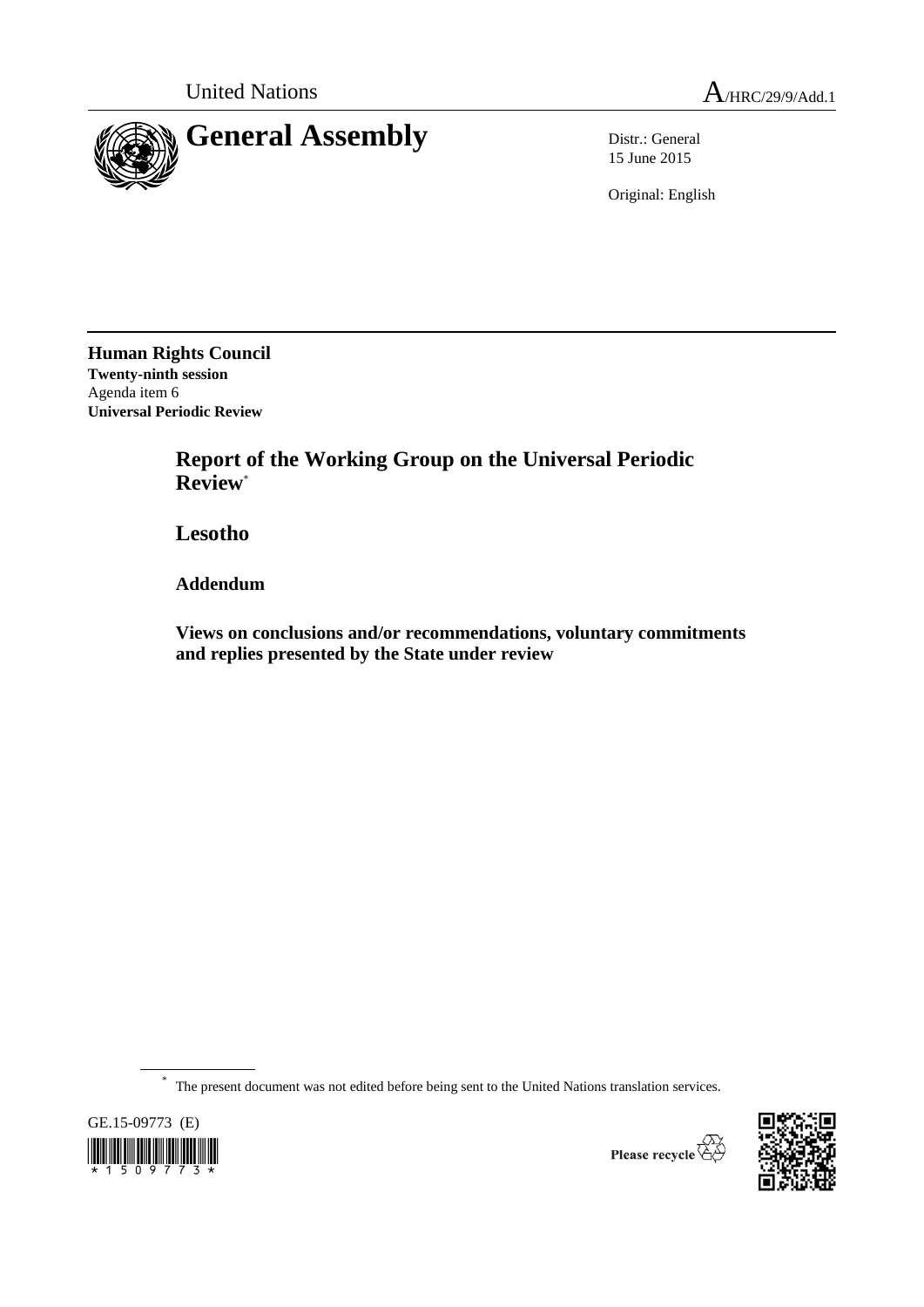# **Lesotho's position on deferred recommendations**

## **Recommendations that enjoy the support of Lesotho**

# **114.1, 114.2, 114.3, 114.4, 114.5, 114.6, 114.7, 114.9 – Ratify Optional Protocol to Convention Against Torture and other Cruel, Inhuman or Degrading Treatment or Punishment (OP CAT)**

1. The recommendation enjoys the support of the Government of Lesotho. Lesotho acknowledges the importance of inviting special mechanisms to correctional centers and police detention cells in order to ascertain whether or not torture and other cruel, inhuman or degrading treatment or punishment exists. Notwithstanding non ratification of the Protocol, the Government has accepted invitations of international bodies such as the International Committee of the Red Cross and the Special Rapporteur on Prisons and Places of Detention from the African Commission on Human and Peoples' Rights to visit and inspect correctional institutions and make recommendations thereof. The recommendations that ensued are continually implemented. Further, the Human Rights Commission which is to be operationalized will play a major role in promoting human rights for all including non use of force and torture in the country. The Government shall endeavor to ratify this Optional Protocol in the near future.

# **114.8, 114.14 – Ratify 3rd Optional Protocol to Convention on the Rights of Children (3rd OP CRC)**

2. Lesotho will consider ratification of this Protocol after consultations with relevant stakeholders thus the recommendation enjoys the support of Government.

#### **114.13 – Ratify Optional Protocol to Convention on the Rights of Persons with Disabilities (OP CRPD)**

3. The recommendation is supported by the Government and as soon as internal consultations with relevant stakeholders have been completed, the Government shall endeavor to ratify the Optional Protocol.

#### **114.15 – Adopt legislative measures to check trafficking in women and girls**

4. The Anti-trafficking in Persons Act was enacted in 2011. The action plan to implement the law was launched in 2014 and relevant stakeholders continue to be trained on the law. Public awareness raising and educational campaigns on the law on antitrafficking are being held led by the Ministry of Home Affairs in collaboration with the police and civil society organizations especially at places identified as hot spots like the border posts. The schools and churches are also visited with the same purpose of raising awareness and educating school children and the community especially women and girls as they easily fall prey to this crime.

5. Additionally, the Children's Protection and Welfare Act 2011 has a dedicated chapter on child trafficking as a way to protect children who are trafficked. The Act has been simplified and translated into the local vernacular for easier dissemination and accessibility. Further, a local film has been produced and shown on national television to assist in the awareness and educational campaigns. The recommendation enjoys the support of Lesotho.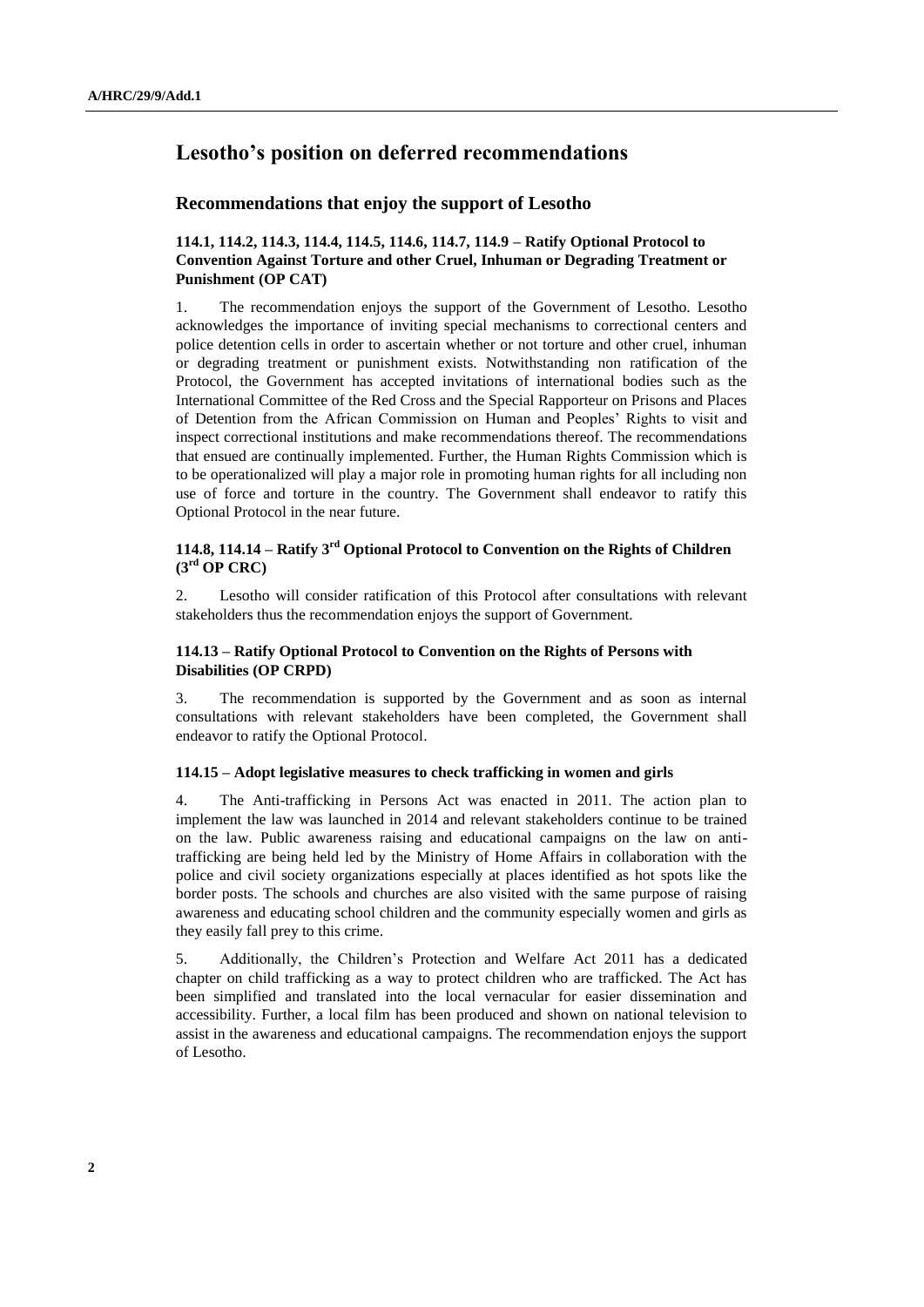## **114.19 – Continue developing Human Rights Indicators as suggested by the OHCHR As an instrument that allows for a more precise and coherent evaluation of human rights policies**

6. The recommendation enjoys the support of the Government. The Government will continue to assess and monitor promotion and implementation of human rights. She will continue to evaluate policies such as the National Strategic Development Plan as well as other policy frameworks and national initiatives. Lesotho is in the process of developing a human rights policy that will serve as a guiding tool for a coherent and coordinated fulfillment of human rights obligations in the country. The process commenced in 2013. The Plan will touch on significant issues, such as the ratification of international treaties and their implementation, the submission of overdue state party reports, access to justice, human rights education, to mention but a few.

#### **114.20 – Take measures to ensure universal registration of births, including the inclusion of necessary requirements and the removal of costs**

7. Registration of births and deaths is free of charge throughout country. To ensure universal access, the officers regularly hold public gatherings, visit schools, churches, social gatherings and at these places, registration takes place.

8. Training and assessment campaigns have been carried out in 6 districts to ascertain the effectiveness of the laws, the system of registration of births as well as the efficiency of the Department of National Identity Cards and Registrations. The stakeholders who were involved in the campaign include among others; District Administrators, Chiefs, Police, health care works and the general public. Consequent to the Campaign, there is a report in place, and a strategic plan is yet to be formulated addressing the shortcomings revealed by the assessment. The recommendation therefore enjoys the support of Lesotho.

# **114.21 – Implement the July 2014 National Anti-Trafficking Action Plan and enact implementing Regulations for the 2011 Anti-Trafficking Act, including by making the changes necessary to ensure that the cases are prosecuted in the Magistrate Courts, not just the High Court**

9. The recommendation enjoys the support of the Government. The implementation of the July 2014 Action Plan is in progress while plans are afoot to enact the regulations to implement the anti-trafficking law. The Government, through relevant stakeholders, continues to hold awareness raising campaigns on trafficking to, amongst others, prosecutors, police and judicial officers. Further, campaigns were held during the Easter holidays at the border posts whereby members of the Multi-Sectoral Committee on Trafficking handed out pamphlets about human trafficking and its effects. The Committee also took advantage of radio slots to educate the public about the dangers of accepting employment from strangers; the result of which could lead to trafficking in various forms.

10. It is of importance to point out that according to the laws in Lesotho, the Magistrate Court possesses jurisdiction to hear cases of trafficking, save for those beyond its ceiling, which are committed to the High Court for sentencing.

## **114.22 – Endeavour to investigate all cases of gender violence, punish the perpetrators and compensate the victims**

11. All cases of violence including gender violence that are reported to the police are investigated and perpetrators brought to book.

12. Currently victims of gender violence are offered temporary shelter as a form of support while the law is taking its course. The Government is yet to establish the compensation fund as provided for by various pieces of legislation. The fund will cover all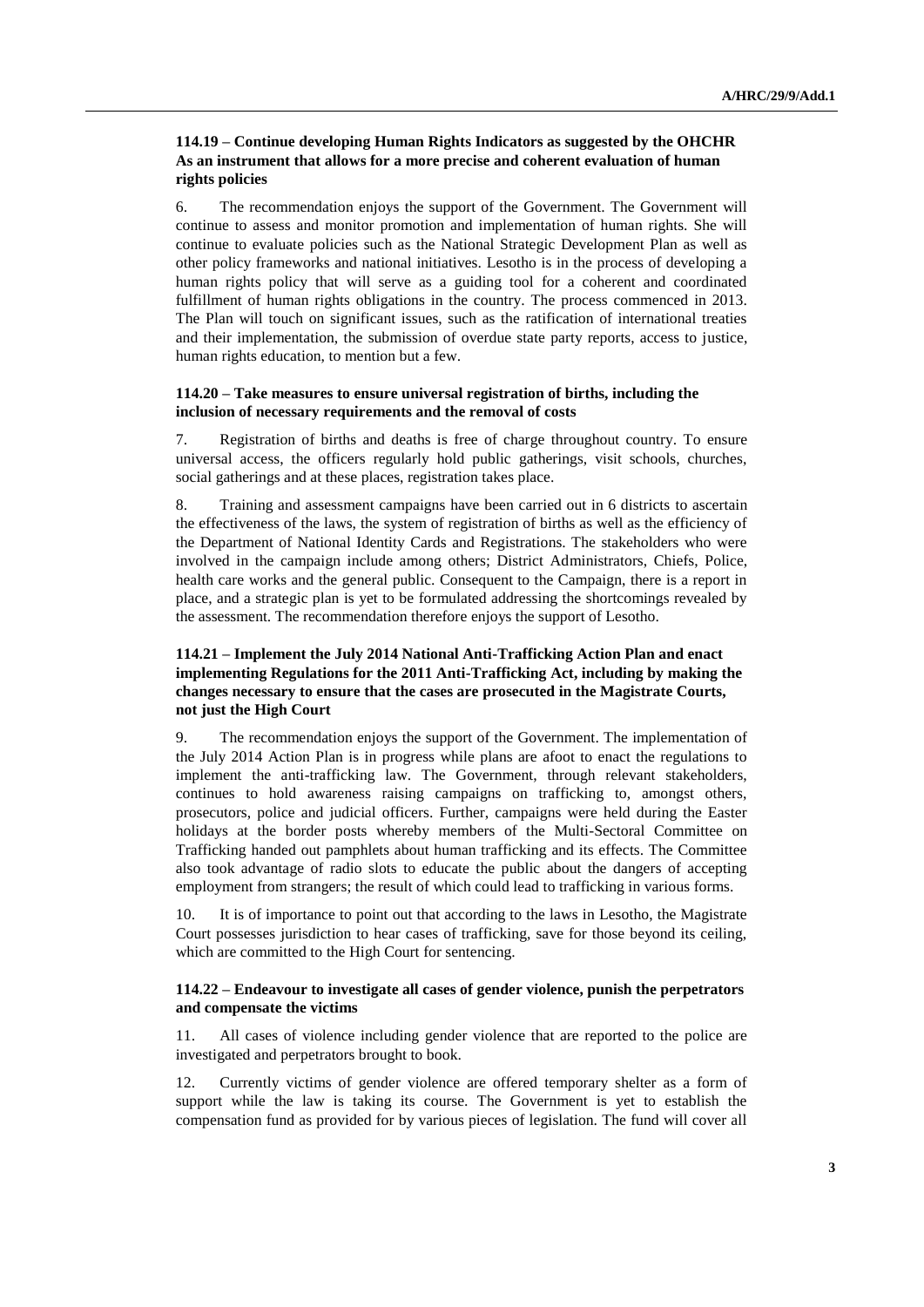victims of crime including the gender violence victims. The recommendation enjoys the support of the Government.

# **114.24 – Meet the target of allocation 15% of Government spending to health, in accordance with the Abuja Declaration**

13. The Government acknowledges the need for setting aside 15% of the National budget, however, due to limited resources, the Government may not be able to devote the 15% of the national Budget at all times. It is worth mentioning that in the past three (3) years, Government has increased its budget allocation in the health sector. The Government shall endeavor to allocate such, when resources permit and reiterates its commitment to prioritizing health issues. The Government supports the recommendation.

# **Recommendations that do not enjoy the support of Lesotho**

#### **114.9, 114.10, 114.11 – Ratify Optional Protocol to International Covenant Economic, Social and Cultural Rights (OP ICESCR)**

14. The recommendation does not enjoy the support of the Government of Lesotho. Presently, socio economic rights are enshrined under the Principles of State Policy in the Constitution. This means that full realization of these rights is progressive and depends on the availability of resources. Socio-economic rights cannot be enforced in the courts of law; hence it would be paradoxical to ratify the Optional Protocol giving jurisdiction to the Committee on ICESCR to adjudicate on cases of violations of socio-economic rights of citizens of Lesotho.

# **114.12 – Accession to the Convention on the Non-Applicability of Statutory Limitations to War Crimes and Crimes against Humanity**

15. The recommendation does not enjoy the support of Lesotho. However, she will continue with consultations with relevant stakeholders on the issue.

# **114.16 – Take steps to decriminalize defamation and review its media related laws including the Printing and Publishing Act of 1967**

16. The draft Media Policy is in place and it will soon be approved by Cabinet. The Policy will set the bar as far as media issues are concerned, consequently the old laws shall be reviewed in conformity with the Policy. Further, the Policy in essence disapproves defamation of character as the entire Basotho populace reacts most aggressively to defamation against any person's integrity especially those standing high in socio-economic and political leadership. The recommendation does not enjoy the support of Lesotho.

#### **114.17 – Strengthen at the constitutional level and in a specific manner, the provisions that prohibit discrimination against women**

17. Government has made strides in prohibiting discrimination against women, for example, it has enacted the Legal Capacity of Married Persons Act 2006 which rules out discrimination against women in marriage and the Sexual Offences Act 2003 which addresses areas under the common law offence of rape. The specific provision that is still not addressed relates to succession to the throne and chieftainship. An elected Government has to be considerate to the traditional values of the society that forms its electorate. In a democratic society, power flows from the people. Continuous advocacy and dissemination measures will need to be undertaken to ensure that society appreciates this move. The recommendation therefore does not enjoy the support of Lesotho.